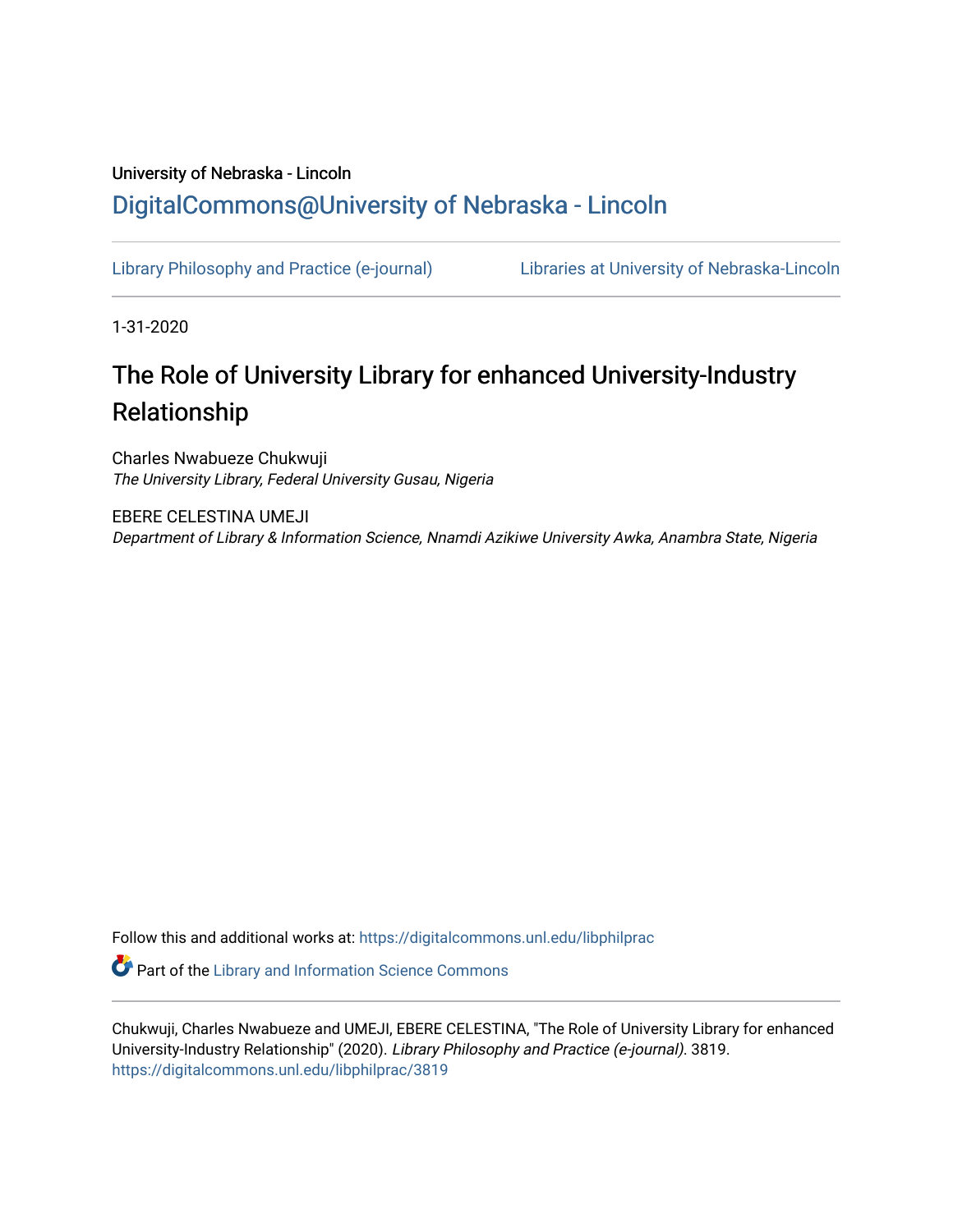## **The Role of University Library for enhanced University-Industry Relationship**

**By**

**Chukwuji, Charles Nwabueze** University Library Federal University Gusau, Zamfara state, Nigeria [charles.librarian@gmail.com](mailto:charles.librarian@gmail.com)

and

**Umeji, Celestina Ebele** Department of Library and Information Science Nnamdi Azikiwe University Awka, Nigeria ebeleumeji@gmail.com

#### **Abstract**

*University system is the soul of the society due to the society's dependence on it for direction. The two has a symbiotic relationship. They are expected to solve society's problems through provision of knowledgeable and well behaved individuals, high level skilled manpower for the workforce and also researches and innovations The University Library is vested with the responsibility of providing needed information materials to achieve this. In developing countries like Nigeria, employers of labour often complain of the un-employability of our university graduates as well as research results not being adopted by industries. A poor university-industry linkage is evident in Nigeria. There is a disconnect between the universities and the industries that they produce the skilled manpower and research reports. The paper therefore e*xamined the university library roles for enhanced university-industry relationship. The concepts of university, industry and university library was looked at and a review of literature on university-industry relationship was done,

**Key Words:** University, Industry, Relationships, Linkages, collaborations, University Library.

#### **Introduction**

Universities are at the top echelon of the tertiary institutions listing. They are regarded as ivory towers, centers of excellence etc. The university system is therefore the heart of any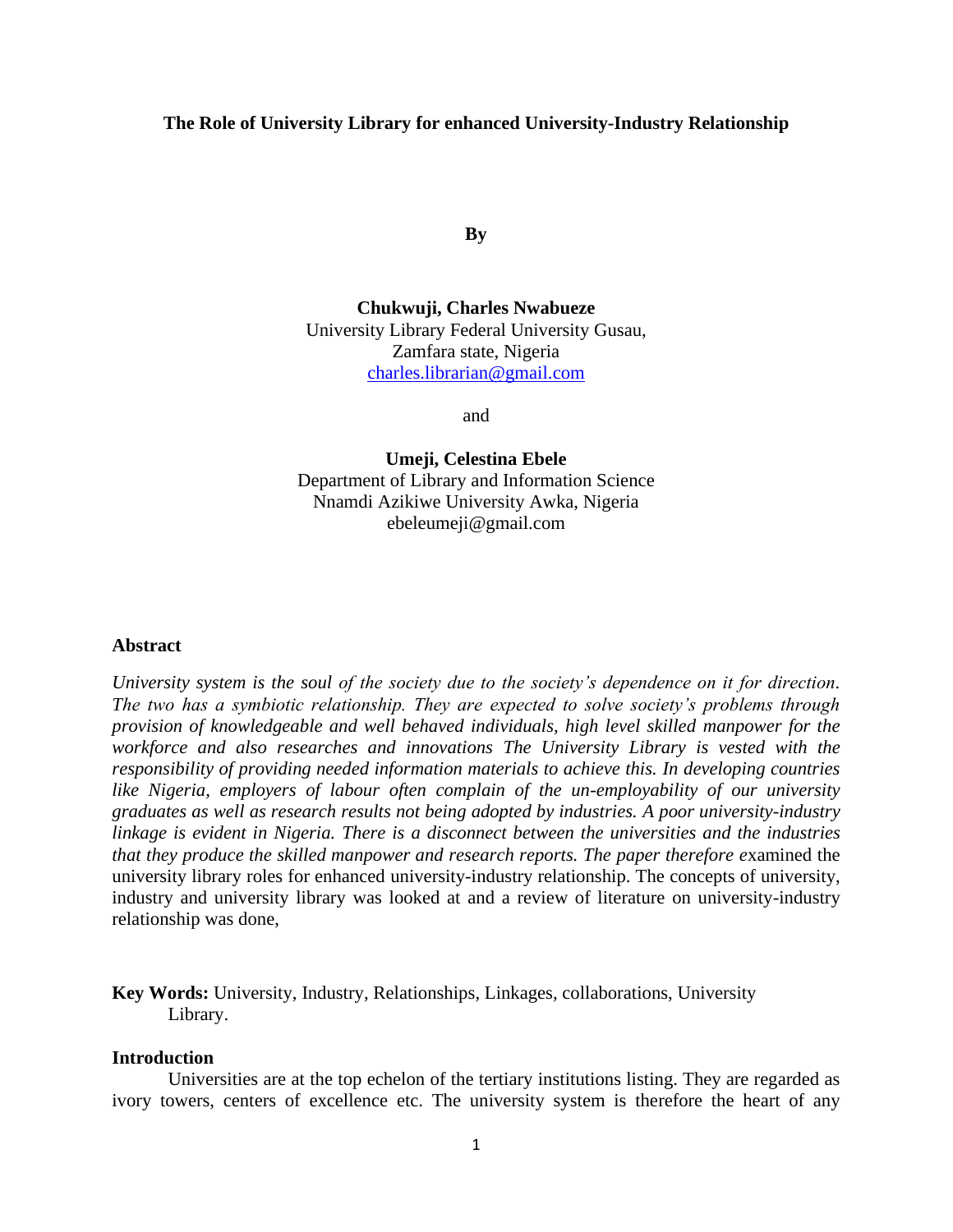society considering their importance in solving society's problems through provision of knowledgeable and well behaved individuals, high level skilled manpower for the workforce as well as researches and innovations. However, it is no longer news that employers of labour often complain of the un-employability of our university graduates as well as research results not being adopted by industries. This is as a result of the disconnect between the universities and the society (industries) that they produce the skilled manpower and research reports for. Any disconnect between the trainers of industrial skilled manpower and the industrial sector is an occurrence that should not be allowed to stay or better still an occurrence that should be corrected immediately. This is because it affects the growth and development of the society. According to Durosaro (in Yusuf and Olowo 2015) in some cases the course contents of the study areas of the graduates are at variance with specific needs of the cognate industry. This variance is as a result of this disconnect. This is in line with the position of Ssebuwufu, Ludwick and Beland (in Adepoju and Adedeji 2016) that the skills, knowledge and training students at many African universities do not prepare them adequately to meet the requirements of industries and the job market because of the gap that exist between the two. Since the universities are producing for the industries, there is need for them to teach the students the requisite skills needed by these industries so that they do not end up wasting fund and time producing un employable graduates or graduates the industries will spend additional fund to re-skill.

This linkage or relationship can be achieved through reaching out, opening doors for talks with stakeholders, producing educational society/national driven curriculum. The achieved collaborations will lead to various MoU's signing. This will be of benefit to both sides in terms of human capacity building, technology transfer, consulting services, and research grants, producing of graduate entrepreneurs, and increased funding among others for the Universities. We are in a dynamic world where knowledge/information is the driving factor with rapid innovations and trends and as such requires constant updating of one's knowledge and skills so as to be in tandem with the rapidity of the dynamism. The curriculum of our university education should be reviewed periodically with relevant stakeholders making contributions. The curriculum is to be delivered to the students using necessary and relevant information materials provided by the university library. If the curriculum is right the library will provide right information materials to enhance teaching/learning and research in the university, hence the need for librarians to be involved in the curriculum process, from development to implementation.

The university-industry linkages should be a symbiotic one where each understands and accepts the need for one another, for example as far as producing skilled labour is concerned, the university needs the input of the industry through the curriculum and some established functional feedback mechanisms, while the university has the leverage of breaking new grounds and redirecting some of the activities of the industry through research, they need to know the problems of these industries as well as the industries funding their researches and putting the research results to use. On the other hand, libraries are responsible for the provision and dissemination of recorded knowledge/information with which these universities train their graduates and carry out researches, it also have the capacity to relate the research out puts of the university to the society and vice-versa. University libraries over the years have been facing the challenge of poor funding, hence they are not as advanced as their counterparts in developed countries, Government on the other hand have been trying its best through some intervention funds like the tetfund to satisfy the university libraries. But the libraries can take care of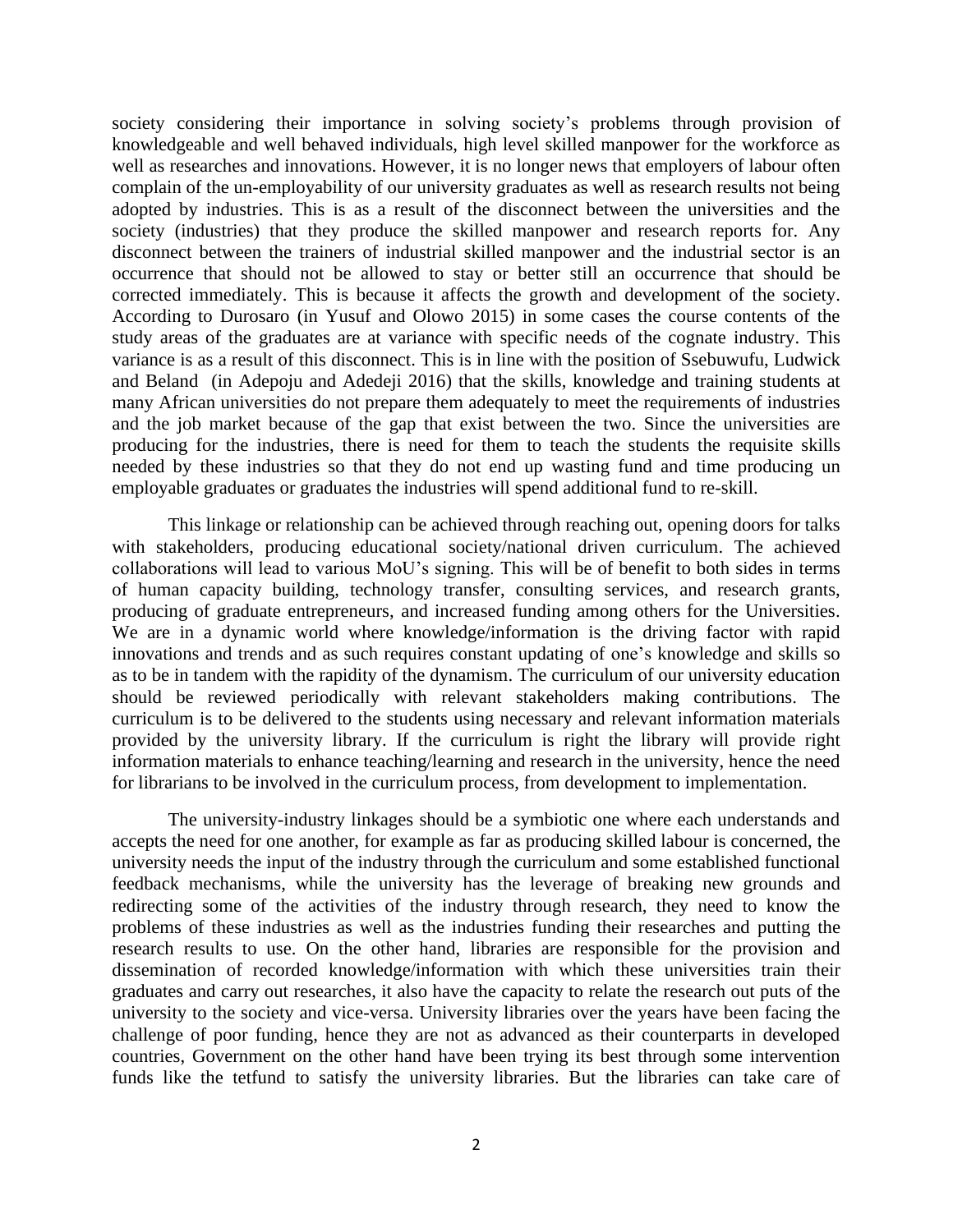themselves through linkages and established relationships with the society. How well has the university libraries keyed into this?.

Universities exist to train skilled labour and conduct researches aimed at solving societal problems. These tasks, they have been performing so well from inception until recently, perhaps in this knowledge economy era where innovations and trends have a breath taking rapid rate. Industries are complaining that university graduates they employ do not have the skills they need, thereby causing them huge budget to re-skill them, research reports hardly make it to the industries for innovation and solutions to our challenges, some Universities cry for fund in various forms which with proper collaborations the industries can help them alleviate their financial problems. These situations are not healthy both for the Universities and the society as it increases the rate of unemployed graduates in society, poor industrial output, poor funded universities, in fact general economic and technological growth of the country is affected. This has been of concern to stakeholders over the years. Libraries are responsible for the provision and dissemination of recorded knowledge/information with which these universities train their graduates and carry out researches, and should also feed the university community with information/knowledge from the industries, more so in this knowledge age propelled by information. It is therefore the intention of this paper to do a conceptual analysis of university, industry and university library, it will also do a review of literature on university-industry linkages, examine how university libraries are to establish relationship with the society to solve their challenges mostly associated with poor funding and by implication creating universityindustry relationship. To the best of the writer's knowledge no paper have been done on library and university-industry relationship hence this paper provides opinions believed to fill this gap and contribute to knowledge.

#### **Conceptual Framework**

#### **The concept of University**

University, according to Manoharan (2016) is an institution of higher education and research which grants academic degrees in a variety of subjects. Ayanyemi and Ajayi (2016) said that a modern University is an institution of higher education and research which grants academic degrees at bachelor, master and doctorate in different disciplines. Ajadi in Ayanyemi and Ajayi (2016) defined University as a place where skilled manpower of various capacities are being trained and also a means of developing human capital required to sustain the economy. In addition, Mamuh in Ayanyemi and Ajayi (2016) sees University as a community of teachers and scholars, that are basically the foremost research and advanced training agencies in every society at all times since their establishment in ancient times. Susan and Raju (2015) describes University as an important storehouse of current and advance levels of knowledge in various fields and that in a knowledge society, industries are the main users and beneficiaries of such knowledge.

According to Anuswedha (2015) Universities are recognized as sources of knowledge creation, innovation and technological advances. Across the globe, they are being positioned as strategic assets in innovation and economic competitiveness and as problem solvers for socioeconomic issues affecting their countries. Anuswedha therefore sums up that universities are central players in economic development of any country. While to Adeniyi (2015) a University is an institution of higher learning that provides training, teaching and research opportunities as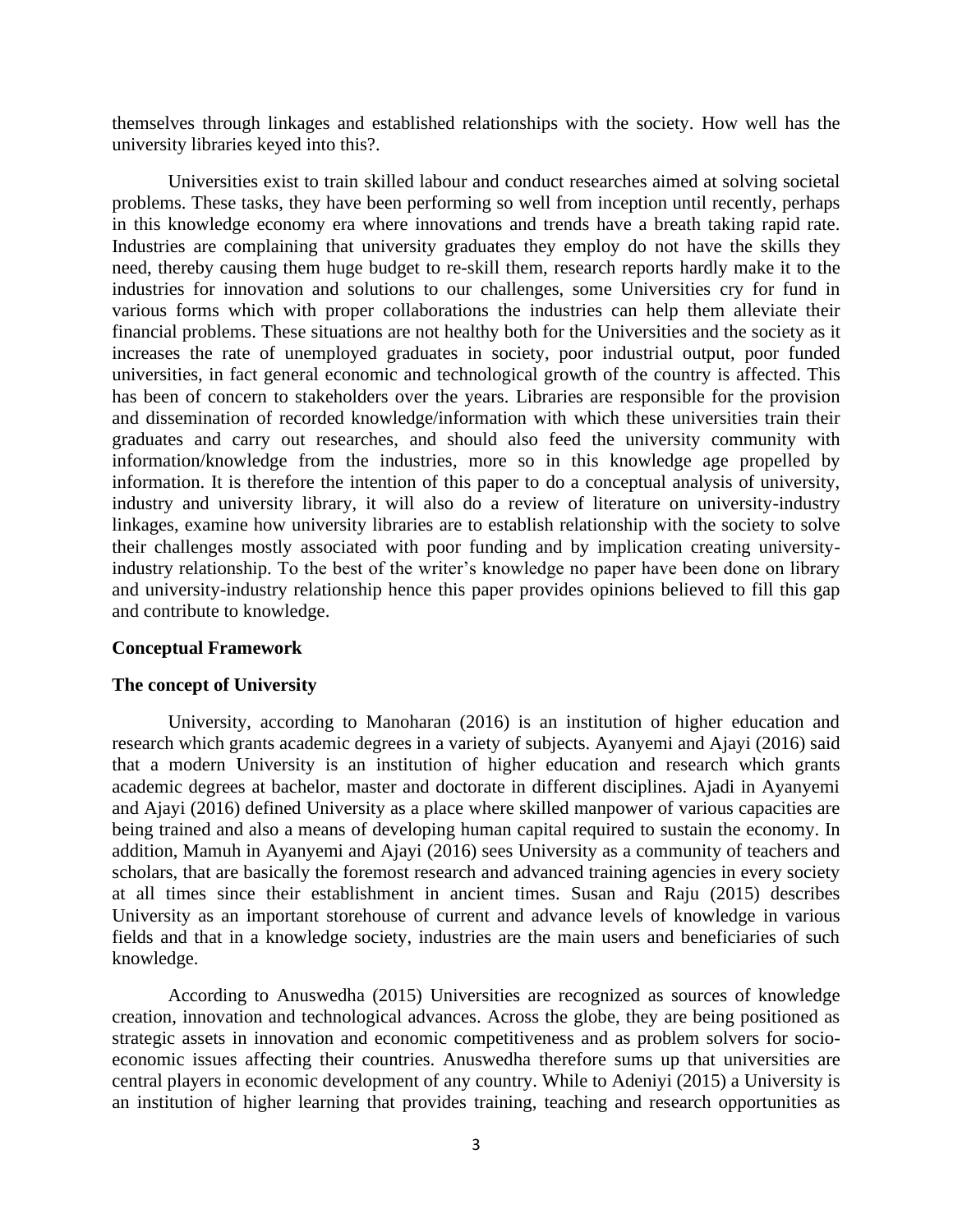well as community development services. Obayan (2012) quoted John Henry Newman as having talked about a University some 120 years ago as "as being a place where inquiry is pushed forward, and discoveries are verified and perfected and rashness rendered innocuous and error exposed by the collision of mind with mind and knowledge with knowledge." Also describing a University, Prof. David Eastwood, the Vice Chancellor of University of Birmingham, says it is a place where knowledge is created, challenged, understood and interpreted (Adediran & Gbadamosi, 2012). The place of the university in any society cannot be overemphasized, since it is the producer of various disciplines and professionals the society needs to function well, ranging from medics, engineering, education, librarian and information science, law, scientists, psychology, historians etc. University can therefore be defined as the height of the societies' knowledge and research clearing house.

#### **Industry**

Industries drive society's economy across various sectors and capacities. Industry according to Encyclopedia Britannica (2011) is a group of productive enterprises or organizations that produce or supply goods, services or sources of income. It went further to classify industry into three namely; primary (agriculture, forestry, mining, fishing etc-producers of raw materials), secondary (manufacturing industry which makes use of raw materials produced by the primary industry) and tertiary industry (this is the service industries like, the banks, transportation, tourism, insurance, professional services, legal, consulting etc). Similarly, Encyclopedia Americana (2006) defines an industry as a group of enterprises that creates a similar economic good or utility. For example, automobile industry, the poultry industry or the banking industry).

#### **University Library**

Eyiolorunshe and Eluwole (2017) stated that Libraries play an important role in the intellectual development of an individual as well as the total development of a society. The Library is the most enduring and flexible agency for learning and has been in existence for over two millennia transcending even the first universities (Bundy, 2004). The University library has been described by ALA (2010) as the "heart of the University". For Hamid, Akalumbe and Monu (2011) university library is the department that provides bibliographic apparatus like books, periodicals, audio-visual and facilities for e-libraries etc for the attainment of the education objectives of the university. Librarian's Glossary cited in Okeke (2009) defined university library as a library or group of libraries established, maintained and administered by a university to meet the needs of the students, members of the academia and other members of the university community. While according to Adeyemi (2010) university library is the whole stock of books and other resource materials in any university; a collection of a wide variety of learning and teaching materials were housed in a place, indexed to serve readers and students.

In the same vein, university library was defined by (Reitz, 2004) as a library or library system established, administered and funded by a university to meet the information, research and curriculum needs of its students, faculty and staff. For Unegbu and Otuza (2015), a university library is a kind of academic library that serves the information needs of the university community through provision of information resources that supports learning, teaching and research. University library has been defined by Ogunmodede, Adio and Odunola (2011) as a place where information services are rendered to users. University libraries according to Oyedum and Garba (2003) are libraries usually established, maintained and administered by a university to meet the needs of its students and members of the academic staff. Oyedum, (2010) says that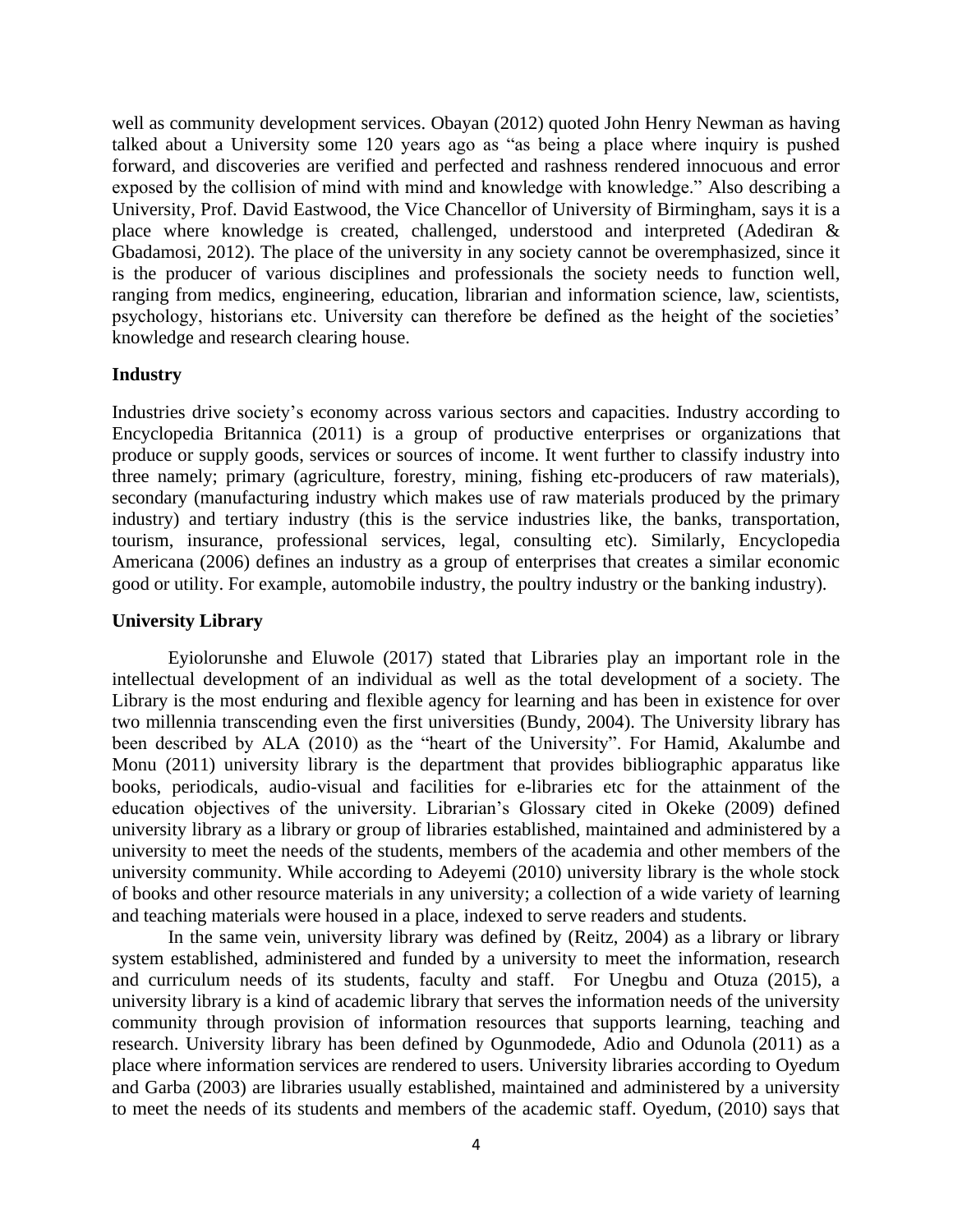university library is a place for acquisition, preservation and dissemination of relevant information resources in order to support the teaching and learning process in the parent institutions. For Oyedum and Nwalor (2012), university libraries are established in order to promote the research, teaching and learning activities in the universities. University library can therefore be defined as that component of the university system that is charged with the provision of relevant and current information resources in various accessible formats required to support the mandates of the university.

#### **Review of Literature on University-Industry linkages/relationships/collaborations**

According to Anuswedha(2015) the relationship between universities and industries (including other players in the productive sector) can play a critical role in securing and leveraging additional resources for higher education, promoting innovation and technology transfer and ensuring that graduates have the skills and knowledge required so as to contribute effectively in the work area. According to Anuswedha only recently had many Central and National Universities teamed up with the industrial collaborators and that various policies have also been put in place to promote university-industry networking. He posited that the linkage will make education purposeful and that curriculums should reflect industry need. He also opined that faculties should familiarize themselves with industrial practices and prepares case studies afterwards to teach the students. Furthermore, Anuswedha called for opportunities to be provided for the teachers to work for industries for short duration as well as industries offering internships to students.

The need for this relationship cannot be overemphasized given to the fact that they need each other to stay afloat and relevant in the society. Yusuf and Olowo (2015) advised that higher education institutions should strengthen their work-based learning by providing integrated placements, internship and other work-based learning opportunities for a significant period of time. They therefore recommended that there should be a meaningful employer participation in higher education committees. They stressed that employers of labour are better placed to say the competency skills they required in various fields and therefore should be active participants in workshops, seminars, and skills sessions of universities and professional bodies. Programmes like internships, industrial training are some of the ways universities and industries interface, but these programmes need to be strengthened to be made more effective. For example, students' attachment reports should be taken serious by the universities by ensuring that the students do their attachments in relevant industries and at the end of the programme integrate their experiences in the university course designs and outlines.

All fields of study should be made to partake in these attachment/internship programmes. In line with this The Vice Chancellor of Bayero University Kano (BUK), Prof. Muhammad Yahuza Bello called on the participant of Communication Review Workshop organized by Faculty of Communication of the University to consider including internship for communication students in their curriculum (Garba, 2017).On regular review of academic curriculum, The BUK Vice Chancellor posited that there was need for review so as to be proactive given that many developments had taken place in the communication sector. In his own part, the Vice Chancellor of Federal University of Technology Minna, Prof. Musbau Adewumi Akanjiin on an interactive personality platform organized by Correspondents Chapel of Nigerian Union of Journalists (NUJ), Niger state Chapter says that academic programmes of his university are run using what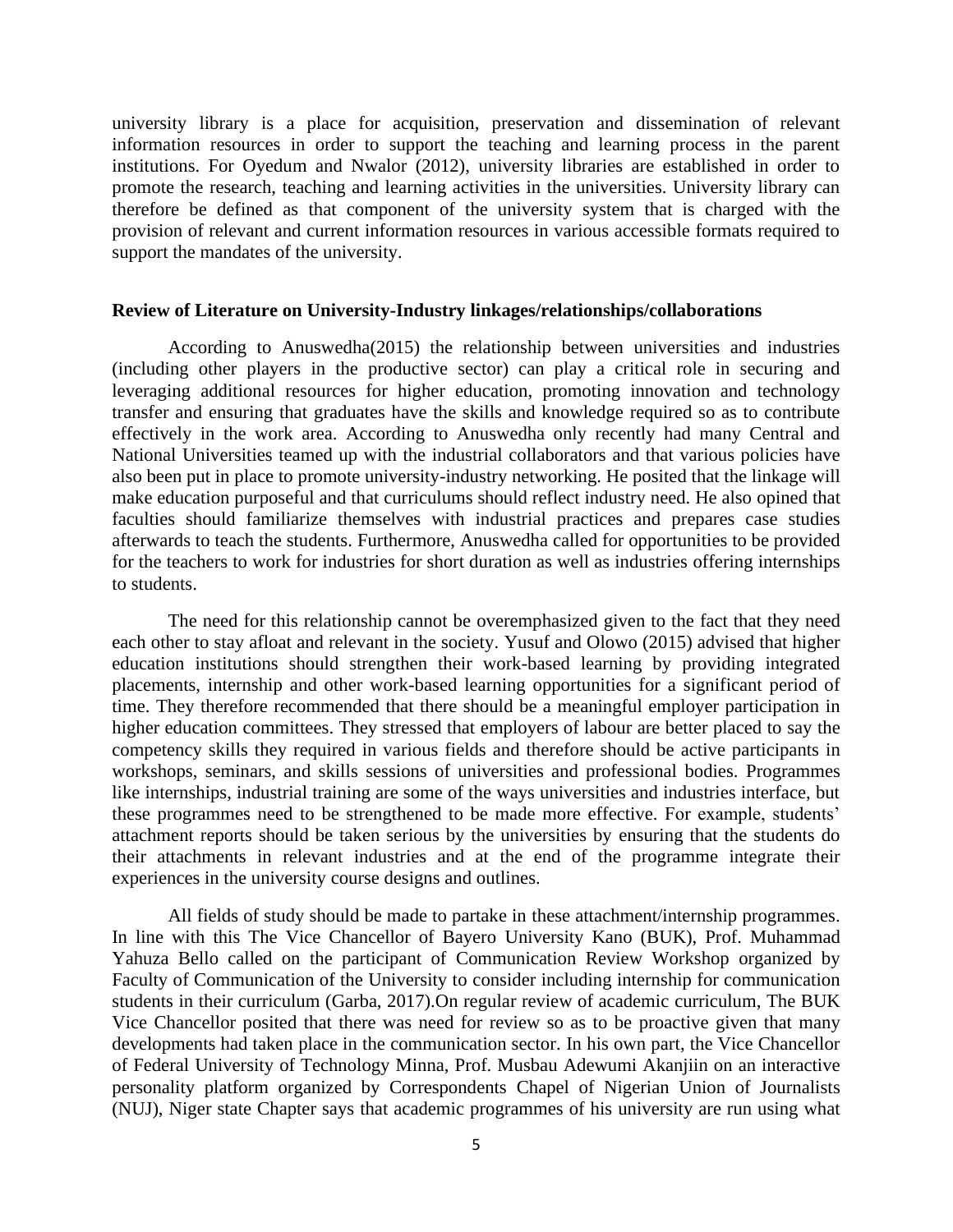he called dynamic curriculum that meets industry needs. He further stated that FUT, Minna interfaces with employers of labour and then incorporates their requirements in their curriculum.

Susan and Raju (2015) writes that an unfortunate situation exists in India, were according to them Indian universities do not bother about higher education relating to job opportunities, arguing that there is no job market for M.A History. But history according to Susan and Raju can be linked with other courses like tourism, computers etc, they argued that new job oriented courses can be designed by the universities. Susan and Raju (2015)gave the following as possible areas of university-industry interface; simple consultations or visits to in depth researches, with emphasis on the following areas: industry support to basic research; industry participation in technology development; involving some exploratory work; collaborative R&SD activities; academic intervention; continuing education programme and student placement.

According to Obayan (2012 the vision base of Covenant University, Ota, for their academic programme curriculum is tied to the needs of the real world so that there is a meeting of minds and quality interaction between the gown and town. She further likened the University to a factory where products are turned out, and the products so produced are useful to the users. The products are the graduates while the society is the user. Still on university-industry linkage, Garba (2017) quoted the Director, School of Science, Engineering and Technology, Albertay University, Dundee Scotland Dr. Yusuf Yahiya Deeni as saying that:

*For the academic to reach out for collaborative works in research, it is the existing disconnect between members of the academia and the industries, on the one hand and the wider society on the other hand, that has been identified as the greatest obstacle to having innovative thinking as well as carrying out research that will impact the Nigerian society, thereby launching her into the comity of advanced economies (P.8).*

In a study of School-Industry linkage in Anambra State, Okoli (2010) shows that the industries collaborate with the universities only through career talks to students, excursion visits by students to industries, industrial work experience, institution and award of prizes to undergraduate students. It shows that industries in Anambra State do not give financial aids to the Universities. The study therefore concluded that the collaboration between the Universities and industries/organizations in the state is weak. This in line with study of Adepoju and Adedeji (2016) who studied university-industry collaboration in Ondo state Nigeria and reported weak collaboration among the two.

According to Ramakrishnan and Yasin (2011) in Adepoju and Adedeji (2016), university-industry relationship is not a new thing as it was first introduced in 1903 by Sunderland Technical College in Norther England and was known then as Sandwhich programme. Over the years developed countries as well some developing countries have benefited from this relationship (Adepoju and Adedeji, 2016). They said that it has helped those countries in the development of their Research and Development (R&D) agenda, stimulated additional private R&D investment, exploit collaborations and complementarities of technological capabilities, it also enhanced the commercialization of public research and development results as well as increase the movement of labour between the public and private companies (World Bank 2013 in Adepoju and Adedeji, 2016).

#### **Benefits Accruing from University-Industry Linkages/Relationships/Collaborations**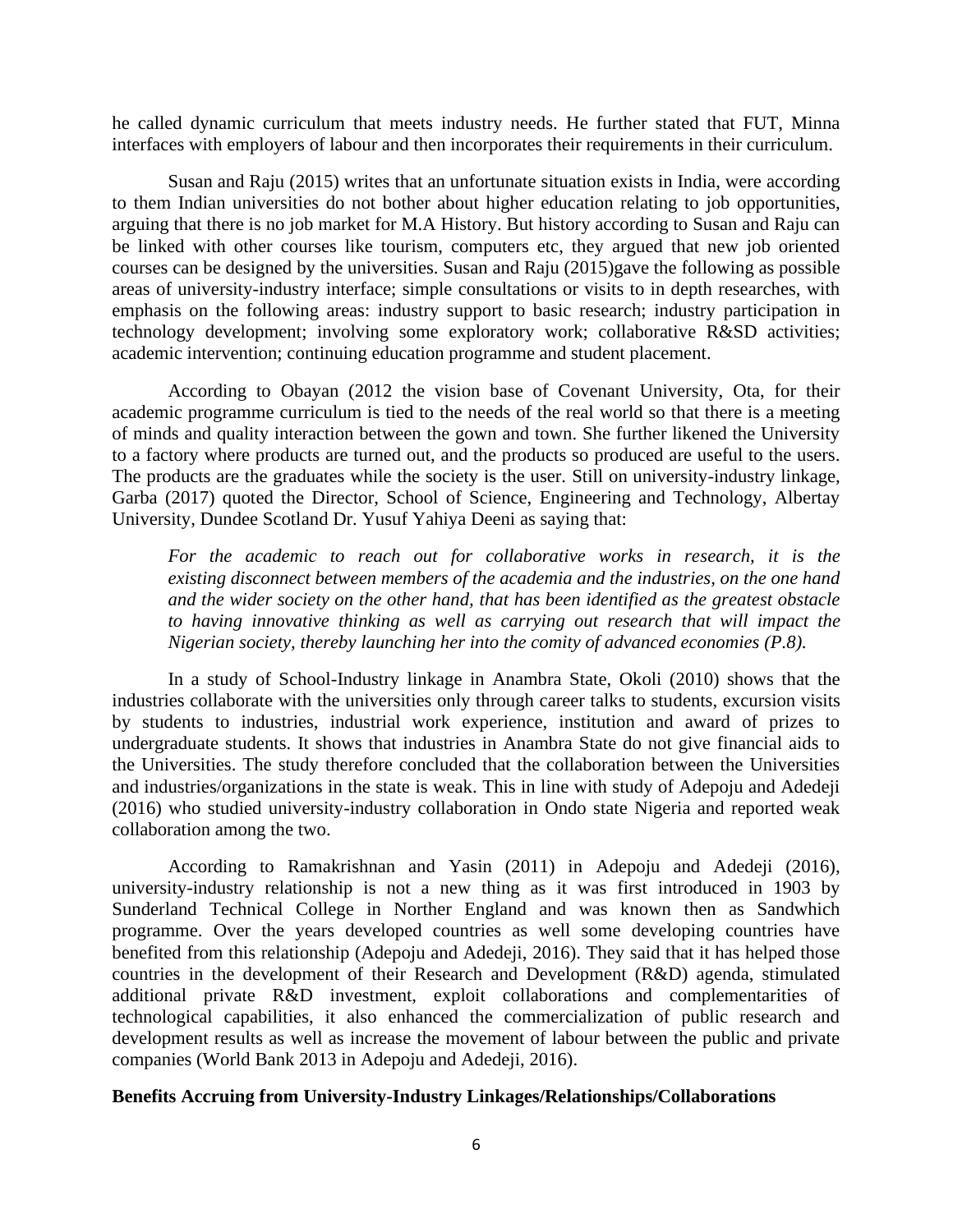The benefits of this relationship can neither be overestimated nor overemphasized. This is more truthful when we agree that the university lives for the industry as well as the industries living for the university. The society will be the ultimate beneficiary of the relationship. Ramakrishnan and Yasin ( in Adepoju and Adedeji 2016) highlighted the benefits thus: creating new knowledge, enriching teaching resources, industries acting as consultants to students, disseminating information of job opportunities and requirements by industries; providing mentorship in students' in career choice; motivating students in their final year projects and providing quality internship programme for the students. The place of the university library in all these is not in doubt as libraries through acquisition of right materials acts as a catalyst for the creation of new knowledge and the librarians through researches also produces new knowledge all of which enriches the teaching and learning resources. Similarly, libraries can go in between the university and the industry by anchoring the sharing of information between them.

#### **Factors Responsible for Low University-Industry Linkages in Nigeria**

According to Garba (2017a) university-industry linkage remains a work in progress in Nigeria and most African countries, hence a course for concern especially to the academia that carries out research on daily basis to address societal challenges. Garba (2017b) said that the communique issued after the conference identified misunderstanding, lack of cooperation, mistrust between the academia, industries and the public on the issue of development as some of the factors inhibiting university-industry linkages. They also identified lack of interaction between them, use of outdated science curricula which are also not skills oriented capable of inspiring and motivating students, lack of funding of researches, lack of articulate and dynamic policy for our tertiary educations, and industries towards a better utilization of our numerous natural resources. Garba (2017a) quoted the President of Nigerian Academy of Science, Prof. Oyewale Tomori as saying that "lack of collaboration between Nigerian Universities' research centers, industries and government is affecting economic growth in the country." According to him, Prof. Oyewale suggested that change and other dynamic factor which includes policy intervention could change the situation for the better. Others, include none industry/society driven curriculum, poor information handling etc. the university can bridge these gaps by handling information sharing between the two, this will ensure constant communication which brings understanding of each others need per time.

Furthermore, research results of studies conducted by the Association of African Universities (AAU) in 2012 showed that some challenges confronting African countries which include economies, political and institutional research capacity is hindering university-industry linkages (Ssebuwufu, et al 2012( in Adepoju and Adedeji 2016). According to them it posses the following challenges to the linkage: lack of an enabling environment for re-orientating and aligning universities towards a more entrepreneurial role; prevalence of small industries which are often small to medium scale firms just producing for local markets; lack of awareness of existing research results and new technologies on the part of the industries; irrelevance of most African universities researches; weak capacity of many African universities to carryout research and develop technology; long years of neglect in funding university research given rise to weak research infrastructures, hence reliant on donor funding; and low salaries and moonlighting activities of some academic staff leading to brain drain of the academia, leaving behind few qualified researchers to carryout local research.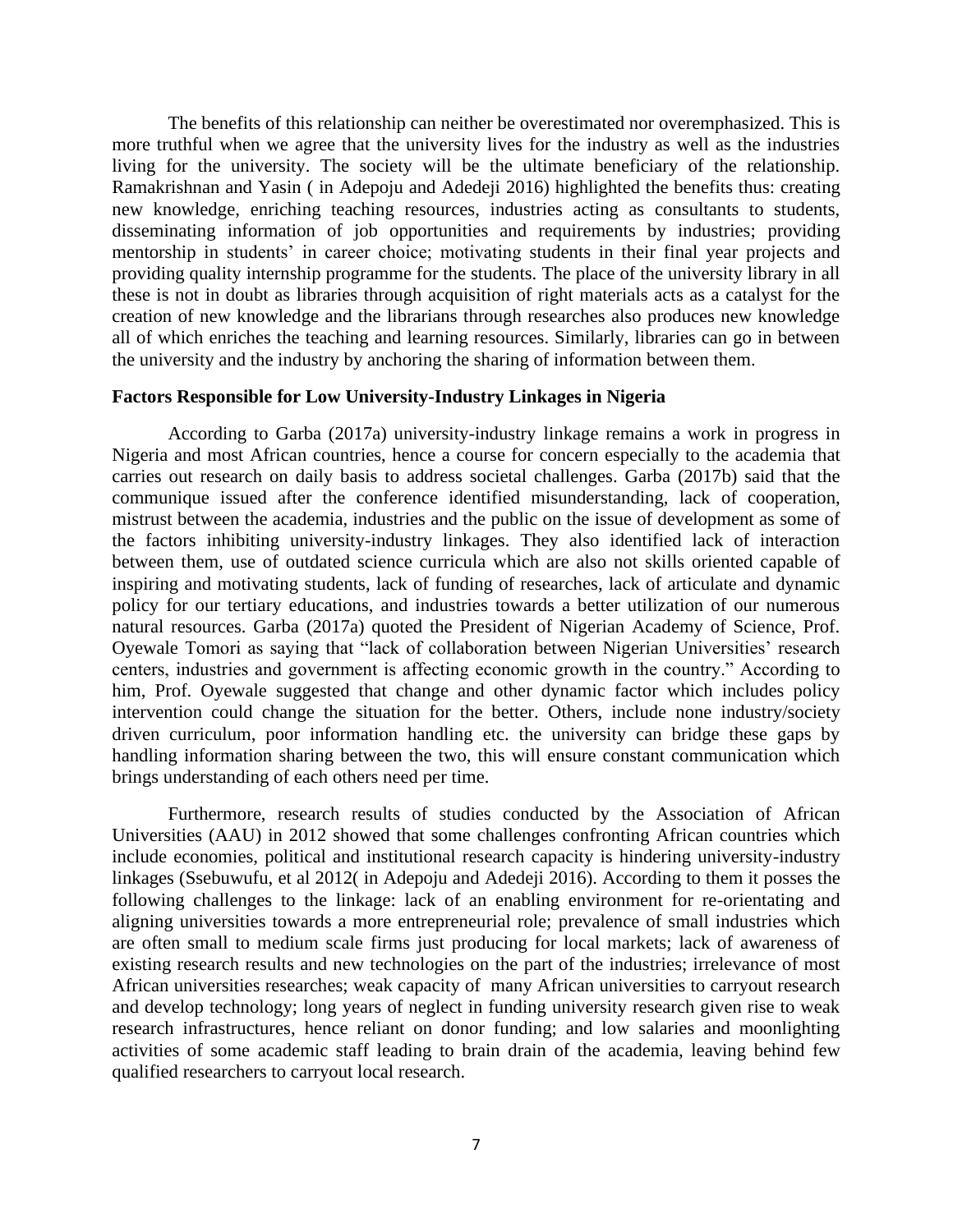This sorry situation will not last forever, if we must join the league of developed countries-reducing unemployment drastically, inventing new technologies, and transferring technology etc, our university-industry linkages must be taken seriously by all stakeholders. As giants of Africa we cannot afford to be left behind for so long.

## **Implications of None or Poor Linkage**

- Low level development of Science & Technology
- Low economic and national development
- Wastage of resources by the universities in training unemployable graduates
- Unemployable workforce
- High cost of reskilling graduates by industries
- Poor school enrollment
- Poor funding of some university activities like, workshops, conferences, seminars, staff training, etc
- Continued poor financial state of the universities
- None commissioning or sponsorship of university research
- None adoption and or implementation of university research reports
- Lack of student grants.

## **The Role of University Library in Promoting University-Industry Linkages**

The library can be part of the University-Industry linkage drive in the following ways.

**1. Access to Information:-**The truth that information is a critical commodity in a knowledge based economy and the university is one of the biggest generators of this commodity is not in doubt. The university library is charged with the collection/generation, processing, preserving and dissemination of this commodity in the right quantity, quality and in the right format. Because of this truth about information, emphasis in this age is on Open Access and Open Source. Dr. Yusuf Yahaya Deeni, in his paper retreated the place of information when he said that there is the need to empower the public with the tools and information about science, technology and culture without which we cannot have a robust scientific endeavor (Garba, 2017).

As university libraries are established to support teaching and learning and research in their parent institution, it therefore should go all out to make inclusive selection (involving the Faculties and users) of materials so as to cover the core subject and research interests of the staff. University libraries build networks/consortium to make sure that the university community has access to almost every available and relevant knowledge/information needed to advance and create knowledge.

In this era, access to information has been made much easier than it used to be with the advent of ICT in library operations and with millions and millions of e-resources being generated on daily basis. It is believed that millions of these materials are junk, thereby posing the need for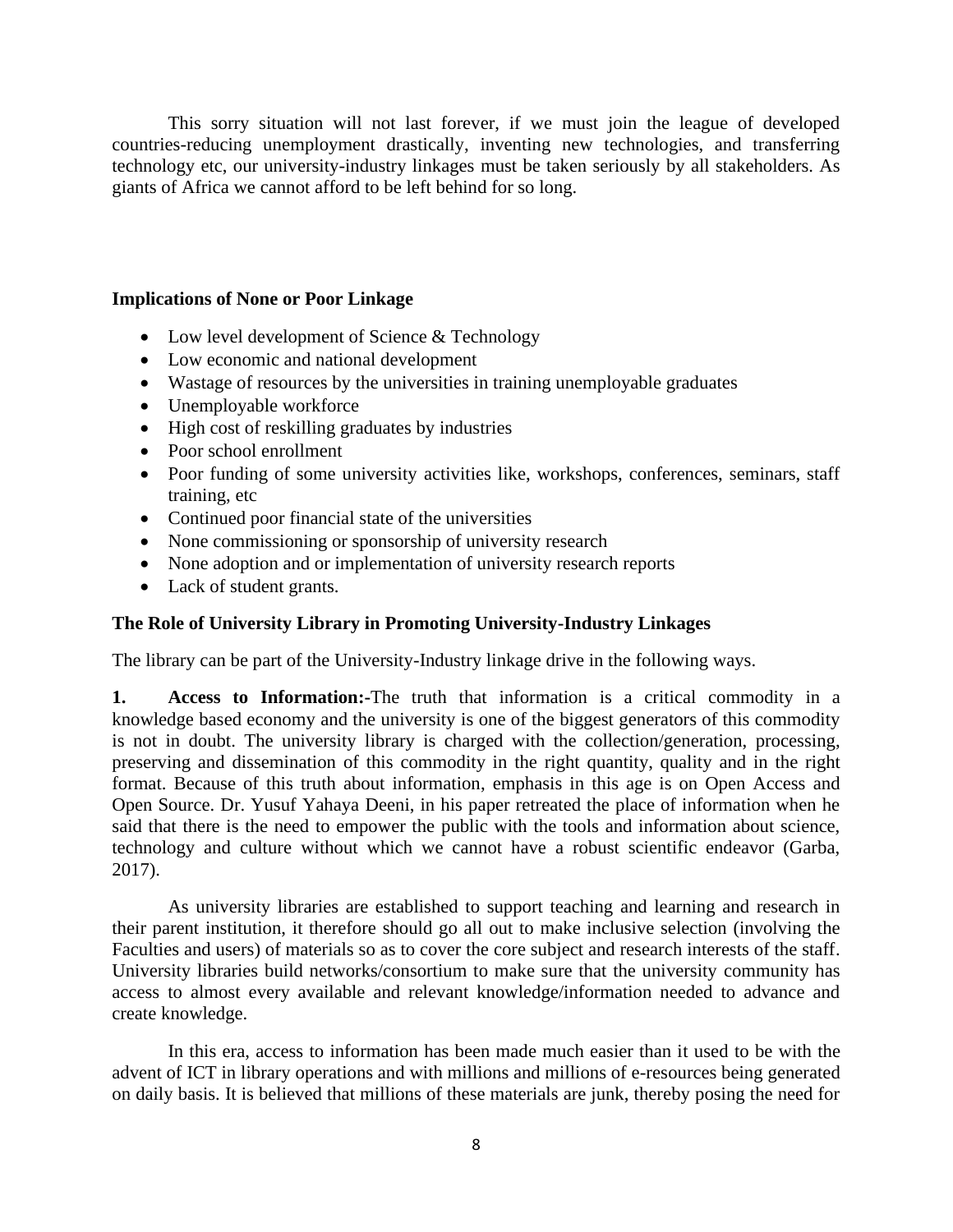trained professionals like librarians who will evaluate and sift these materials and make relevant ones available. Right policies are made when there is access to right information.

## **Current Awareness Service (CAS)/Selective Dissemination of Information (SDI)**

Through current awareness service (CAS)/Selective Dissemination of Information (SDI) The library brings to the notice of both their university and the society of new knowledge/information. This can be done through displays of new arrivals and current research out puts both in the library and on the university's websites. Profiles of top staff and researchers on both sides who will receive these services are taken, since it is not for everybody, particularly, SDI. CAS can be used for the whole university both for the university community and the industries. Management staff and Researchers are very busy people and as such they rarely visit the library and are at risk of being cut off with latest developments in their fields without CAS and SDI especially in this era of information explosion. These services are therefore used to bring them in tandem with the latest information materials in their areas of interests. This way the library can bring the firms and the university together. The librarian can set up Research and Bibliographic Unit if it does not exist already to handle this and the staff involved in this must be on their toes in literature search especially from newly arrived library materials as well as getting the library into the mailing list of various Firms in the community for their Newsletters/magazines/bulletins and annual reports and deliver same to the right end users. If properly designed to serve both sides it will bring the two sides together by presenting the information needs of the industries to the University and vice versa.

**2. Establishing its own linkages**:- To save the University of huge cost of acquiring information resources especially e-resources, University Libraries should establish linkages with various stakeholders in the community, foreign university libraries, multinationals, Foundations, donor agencies and individuals, government agencies like NCC, NITDA etc. These linkages will help the library overcome the challenge of inadequate funding as they from time to time donate needed facilities the libraries.

**3. Agents of Copyright/intellectual property Management:-**The University Libraries should take responsibility of managing the copyright/intellectual and Patent issues of the university. Some researchers may have fears of these issues, so the library should teach researchers in their universities on how to go about getting and preserving the rights to their discoveries, including registering them. Taking up these role places the university library and the librarians in between the university and the industries. They can also generate revenue from that.

**5. Entrepreneurship Education:-**The high rate of unemployed graduates has necessitated the need for teaching and researches on entrepreneurship in universities. This will on graduation make the graduates more of employers of labour than seekers of white collar job. University Libraries should therefore be at the fore front of this agenda by building a special collection of entrepreneurship resources. This is in line with the position of Ojedele, Oyekan and Adeniyi(2016) who stated that Entrepreneur plays a huge part in driving the economy and the libraries are now recognizing the need to promote and sustain entrepreneurship. They should also go beyond collection of resources but also organize seminars/workshops on entrepreneurship to expose the students to various business ideas and skills to manage them effectively and efficiently, bringing entrepreneurs and academics together as resource persons. This is in line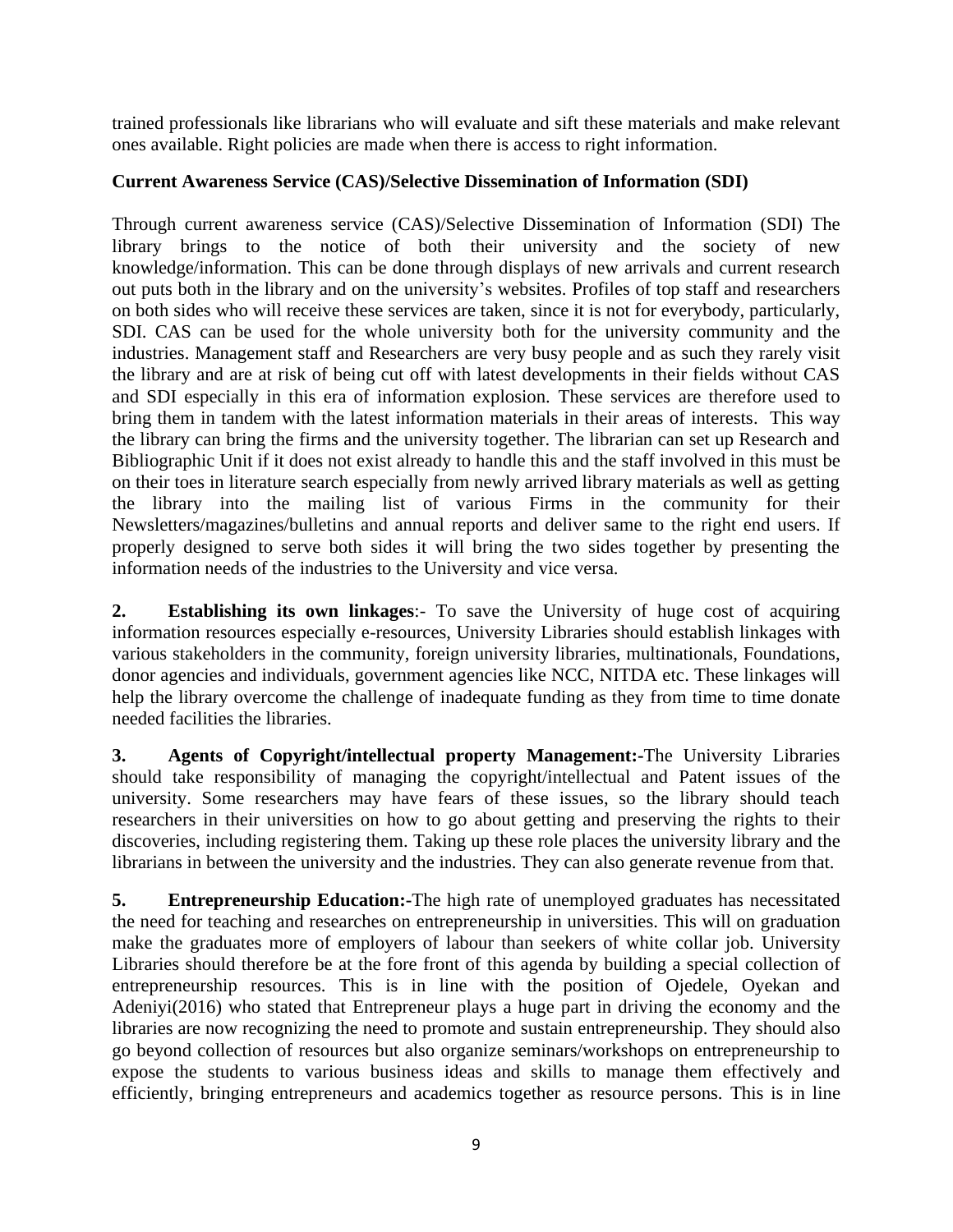with the position of a former American Library Association President, Barbara Stripling who said that "we're not just addressing needs anymore. Libraries are helping community members achieve their dreams" (Prato, 2013).

**6. Lifelong learning:-**Learning is a constant phenomenon in the life of man. From birth to death, man is constantly learning and relearning new things that will help him sustain the type of life he has planned for himself and by implication the society. University libraries help to expound the learning skills of people who pass through it. They do this by teaching their users various ways of identifying need for information, evaluating available information and making use of information all through their life time. Courses like use of Library and Study Skills, Information Literacy etc are employed to achieve this aim. Ojedele, Oyekan and Adeniyi (2016) quoted Rodriguez as stating in his paper, titled "the expectations of the New Engineer" thus:

> *"Engineers with solid library research skills will generally produce more through reports than those without. The ideal time for the engineer to develop his or her information gathering and management skills is not when entering corporate world, rather, it is through the engineering library resources where staff and collection are virtually always superior to that of the corporate world where library service may be limited or non-existent."*

This underscores the importance of university library in lifelong learning skills and its importance in University-Library linkage.

## **Conclusion**

University-industry linkages in Nigeria are still at its lowest ebb. The result of this poor relationship between the university and the industry they produce the graduates for has resulted in low development particularly in science and technology, unemployment, as most of the university graduates are rejected by employers of labour for lacking required work place skills, on the other hand the research reports produced by the universities ends up on the shelves without the industries adopting them thereby denying the country of the needed innovations. There is poor interface between the two. There is therefore strong need for the two to get into constant engagement that will make the universities curriculum be driven by societal or industrial needs. Mistrust between the academia, industries and the public on the issue of development, also identified are lack of interaction between them, use of outdated science curricula, lack of funding of researches, lack of articulate and dynamic policy for our tertiary educations were identified as some of the factors against their collaboration. This poor linkage is not without implications like low level development of Science & Technology, low Economic and National Development as well as wastage of resources by the universities in training unemployable graduates etc. The libraries through proper provision of access to information, entrepreneurship education among others can support university-industry linkages.

## **Recommendations**

The paper therefore, recommends the following:

1. That the government convenes a national curriculum conference where our national education philosophy, objectives and goals will be redefined so as to produce a thorough 21<sup>st</sup> century compliant national policy on education.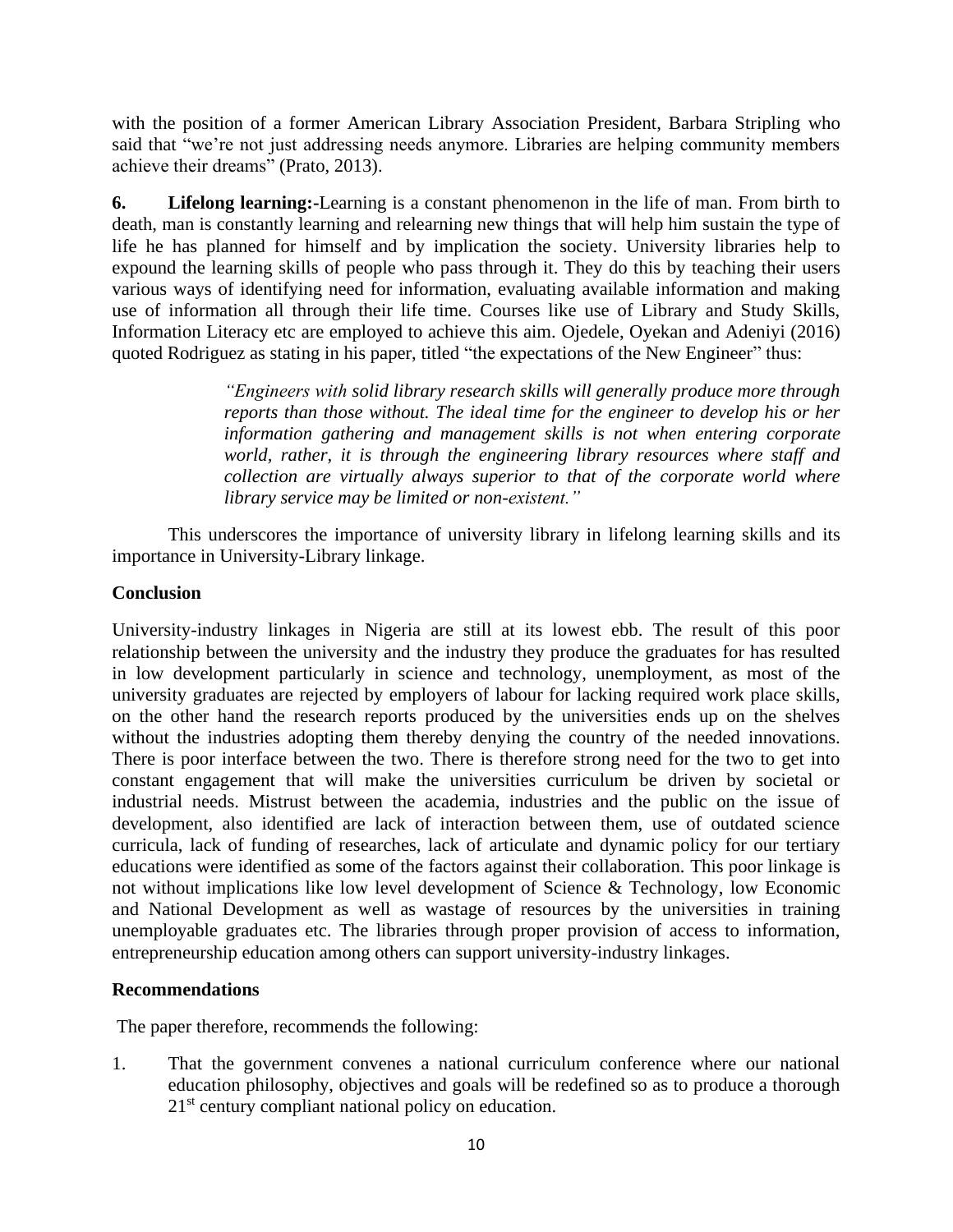- 2. That University libraries should reach out and establish linkages with various stakeholders in the society that will assist them in meeting up with the provision of relevant and current information resources.
- 3. That University libraries should start playing agency roles of copyright and patent management between their universities and the industries.
- 4. That University libraries should mediate in information generation and dissemination between the universities and the industries.
- 5. That higher education managers, industries, professional bodies and other stakeholders should as a matter of urgency workout policies that will ensure, enhance and sustain university-industry linkages in Nigeria.

### **References**

- Adediran O. and Gbadamosi, O. A. (2012) Legal Status of Private Universities in Nigeria. In Aja, G. N. and Nwaomah, S. M. (Eds.) *Private University Education in Africa: Issues and Challenges*. Ilishan-Remo: Babcock University Press.Pp.1-12.
- Adepoju, O. O. E. and Adedeji AO (2016) University –industry collaboration and graduate unemployment in Nigeria: A Case study of Ondo State, Nigeria. *FUTA Journal of Management and Technology,* Maiden edition.;100-110. Available online @: DOI: 1.1/fjmt.2016/v1n1p9
- Adeyemi, O. T. (2010). The school library and students' learning outcomes in secondary schools in Ekiti State Nigeria. *Asian Journal of Business Management*, 2 (1), 1-8.
- Anuswedha, A. (2015) Bridging the University and Industry divide in India: the need of the hour. Lawrence, A. S. A., Barathi, C. and Vadivu, P. P. (Eds). *Transformation in Higher Education.* New Delhi: A.P.H. Publishing. Pp.20-24
- Ayanyemi and Ajayi (2016). Nigerian Public Universities and National Development: A Discourse. *East African Journal of Educational Research and Policy, 11*, 71-90.
- Bayero University Kano (2017.) Consider Internship for Communication Students-VC Urged Curriculum Review Workshop Participants. Bayero University Kano Official Bulletin, xxxvi (40), Friday 15<sup>th</sup>September.P. 5
- Encyclopedia American Int, Ed. Vol. 15, (2006). Industry. Connecticut: Scholastic Library Publishing, Inc. P.128.
- Encyclopedia Britannica 15<sup>th</sup> ed. Vol. 6 (2011). Industry. Chicago: Encyclopedia Britannica Inc. P. 306
- Eyiolorunshe and Eluwole (2017). Awareness, accessibility and use of library resources by faculty members of Landmark University, Nigeria. *Information Impact: Journal of Information and Knowledge Management,* 8 (2);118 – 128. Available online @ <https://dx.doi.org/10.4314/iijikm.v8i2.10>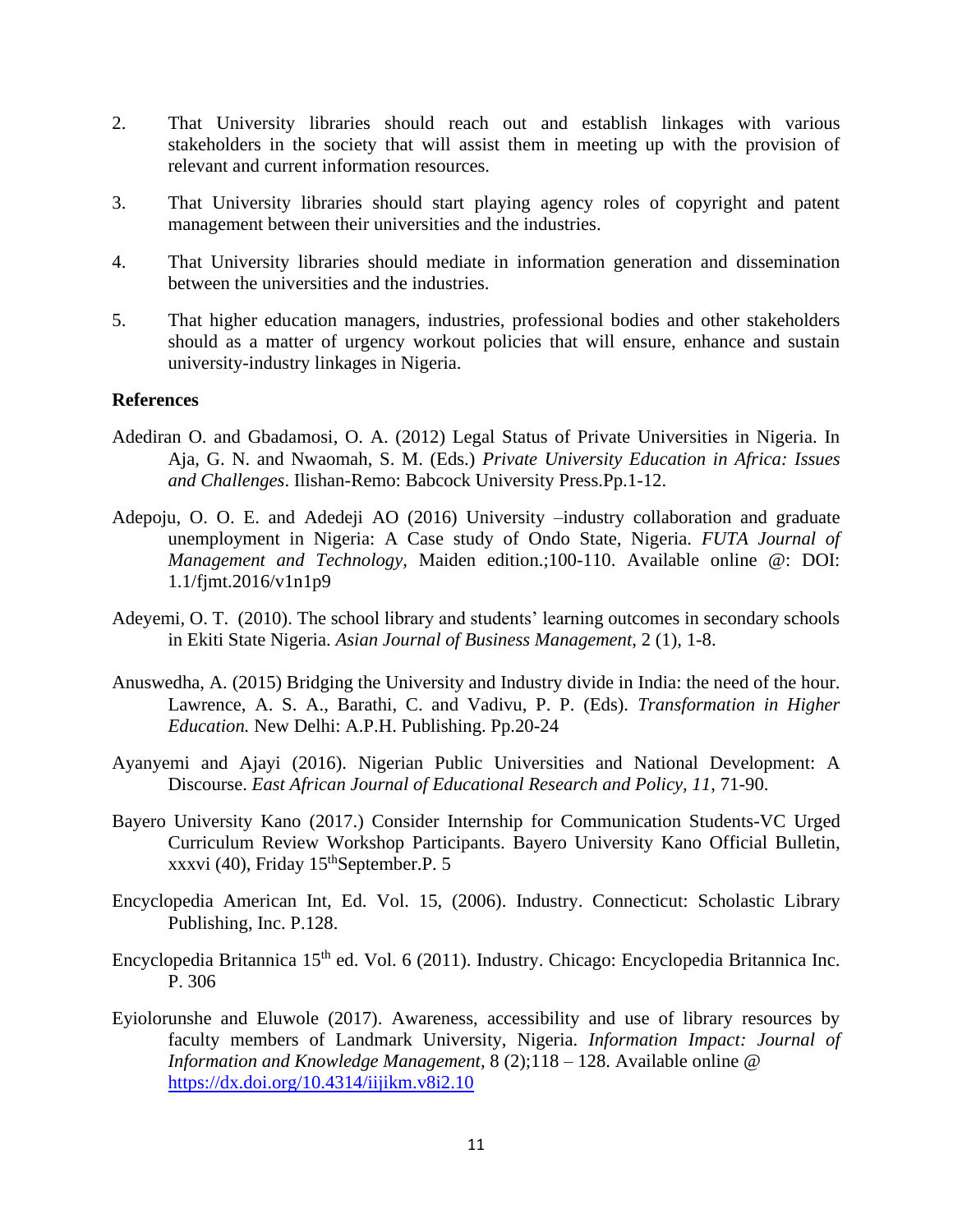- Federal University of Technology, Minna (2016). Our curriculum is dynamic-Prof. Akanji. Federal University of Technology, Minna Newsletter, 10 (2), June, 43.
- Garba, L. (2017). Research for Development: Universities, Industries & Societies. *BUK Today,*  September, *3(9)*, 7-10
- Garba, N. (2017). Why Poor Research Collaboration between Government, Industry and Academia? *BUK Today,* September, *3(9)*, 11-12.
- Hamid, O., Akalumhe, K. O. and Mony, J. O. (2011). An evaluative study of academic library services to users in Nigerian University Libraries: A case study of Fatiu Ademola Akesode Library, Lagos State University, Ojo, Lagos*. International Journal of Research in Education,* 8 (1), 74-80.
- Manoharan, P. K. (2016). *Higher Education.* New Delhi: A.P.H. Publishing Corporation. Pp.10- 33
- Obayan, A. (2012). In pursuit of excellence. In Obayan A, Awonuga C, and Ekeanyanwu, N. (eds). *The Idea of a University.* Ota: Covenant University Press. Pp. 31-36.
- Ogunmodede, T. A., Adio, G. & Odunola, O. A. (2011). *Library use education as a correlate of use of library resources in a Nigeria university.* Available online @ <http://unllib.unl.edu/LPP/>
- Ojedele, P. K., Oyekan, O. A. and Adeniyi, A. A. (2016). Developing entrepreneurship in higher education through Library Administration for Total Person in Nigeria. East African *Journal of Educational Research and Policy, 11:*171- 186.
- Okeke, I. E. (2009). *The library as research institution*. Oba: IFEVIC Publishers Ltd.
- Okoli. J. N. (2010). School-Industry linkage in developing entrepreneurial skills in university of science and technology students: The perception of industrialists in Anambra State. *Unizik Orient Journal* 5 (1), 172-183.
- Oyedum, G. U. (2010). Effects of information literacy on use of library by undergraduate students in Federal Universities in Nigeria. *Nigerbiblios,* 21 (1& 2), 52-66.
- Oyedum, G. U. and Garba, U. (2003). *A Guide to Use of Library.* Minna: FUT Press.
- Oyedum, G. U. &Nwalor, K. J. N. (2012). Effect of ventilation to undergraduate students' use of University Libraries in Nigeria. *Nigerbiblios,* 22 (1& 2), 52-66.
- Prato. S. (2013). What is entrepreneurial librarianship? INFO SPACE: The Official Blog of the Syracuse University iSchool. Available online @
- Reitz, J. M. (2004). Dictionary for library and information science. West Port: Rain Tree Publishers
- Susan, V. I.. and Raju, Y. (2015). A study of university-industry interrelation. In Lawrence, A. S. A., Barathi, C.. and Vadivu, P. P. (Eds). *Transformation in higher education*. New Delhi: A.P.H. Publishing. Pp. 366-368